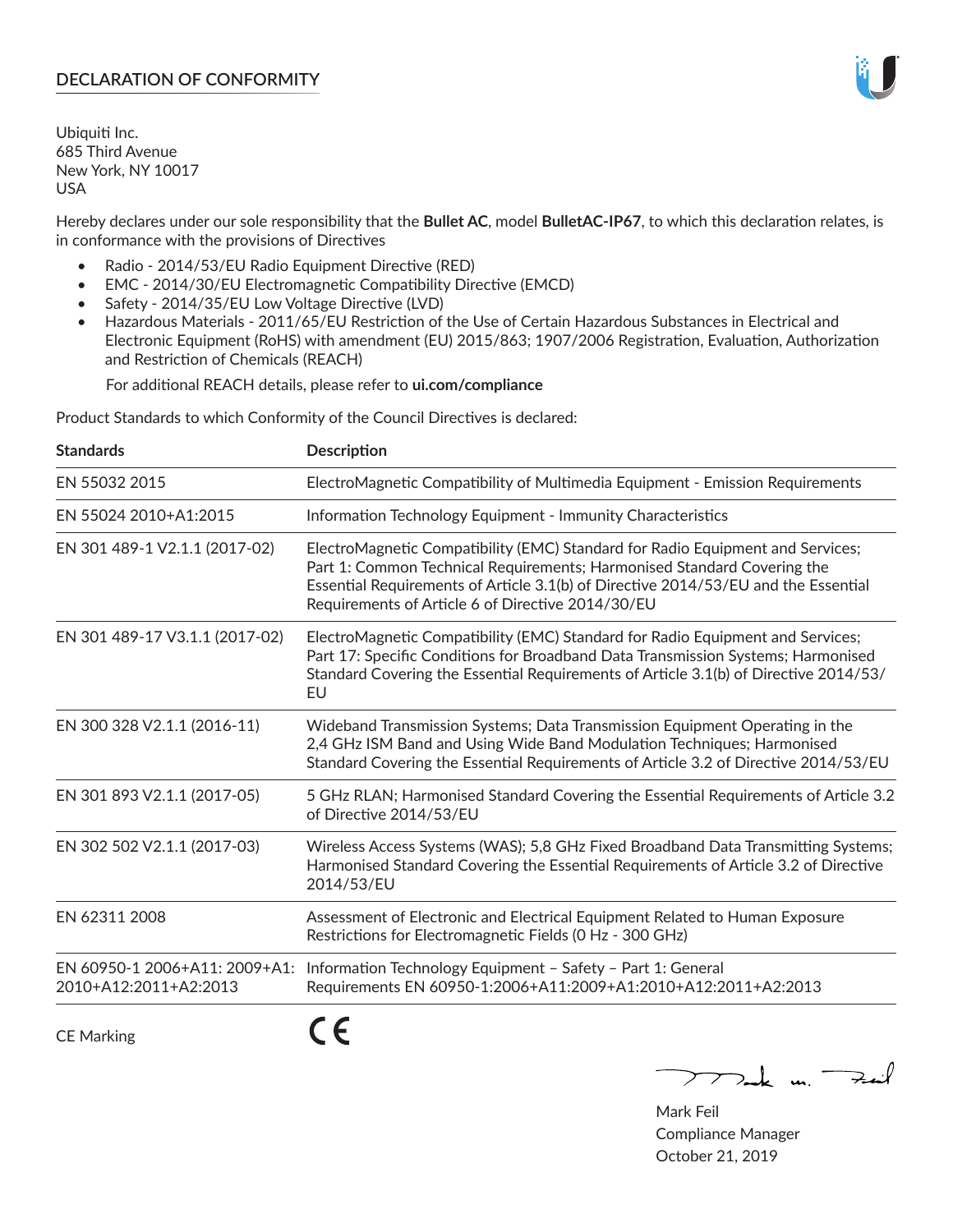# **DECLARATION OF CONFORMITY**



# **български** [Bulgarian]

С настоящото Ubiquiti декларира, че това устройство BulletAC-IP67 е в съответствие със съществените изисквания и други приложими разпоредби на Директиви 2014/53/EC, 2014/30/ЕС, 2014/35/ЕС.

## **Hrvatski** [Croatian]

Ubiquiti ovim putem izjavljuje da je ovaj uređaj BulletAC-IP67 sukladan osnovnim zahtjevima i ostalim bitnim odredbama Direktiva 2014/53/EU, 2014/30/EU, 2014/35/EU.

# **Čeština** [Czech]

Ubiquiti tímto prohlašuje, že toto BulletAC-IP67 zařízení, je ve shodě se základními požadavky a dalšími příslušnými ustanoveními směrnic 2014/53/EU, 2014/30/EU, 2014/35/EU.

# **Dansk** [Danish]

Hermed, Ubiquiti, erklærer at denne BulletAC-IP67 enhed, er i overensstemmelse med de væsentlige krav og øvrige relevante krav i direktiver 2014/53/EU, 2014/30/EU, 2014/35/EU.

# **Nederlands** [Dutch]

Hierbij verklaart Ubiquiti, dat deze BulletAC-IP67 apparaat, in overeenstemming is met de essentiële eisen en de andere relevante bepalingen van richtlijnen 2014/53/EU, 2014/30/EU, 2014/35/EU.

## **English**

Hereby, Ubiquiti, declares that this BulletAC-IP67 device, is in compliance with the essential requirements and other relevant provisions of Directives 2014/53/EU, 2014/30/EU, 2014/35/EU.

# **Eesti keel** [Estonian]

Käesolevaga Ubiquiti kinnitab, et antud BulletAC-IP67 seade, on vastavus olulistele nõuetele ja teistele asjakohastele sätetele direktiivide 2014/53/EL, 2014/30/EL, 2014/35/EL.

## **Suomi** [Finnish]

Täten Ubiquiti vakuuttaa, että tämä BulletAC-IP67 laite, on yhdenmukainen olennaisten vaatimusten ja muiden sitä koskevien direktiivien 2014/53/EU, 2014/30/EU, 2014/35/EU.

## **Français** [French]

Par la présente Ubiquiti déclare que l'appareil BulletAC-IP67, est conforme aux exigences essentielles et aux autres dispositions pertinentes des directives 2014/53/UE, 2014/30/UE, 2014/35/UE.

## **Deutsch** [German]

Hiermit erklärt Ubiquiti, dass sich dieses BulletAC-IP67 Gerät, in Übereinstimmung mit den grundlegenden Anforderungen und den anderen relevanten Vorschriften der Richtlinien 2014/53/EU, 2014/30/EU, 2014/35/EU befindet.

## **Ελληνικά** [Greek]

Δια του παρόντος, Ubiquiti, δηλώνει ότι αυτή η συσκευή BulletAC-IP67, είναι σε συμμόρφωση με τις βασικές απαιτήσεις και τις λοιπές σχετικές διατάξεις των οδηγιών 2014/53/EE, 2014/30/EE, 2014/35/EE.

## **Magyar** [Hungarian]

Ezennel Ubiquiti kijelenti, hogy ez a BulletAC-IP67 készülék megfelel az alapvető követelményeknek és más vonatkozó 2014/53/EU, 2014/30/EU, 2014/35/EU irányelvek rendelkezéseit.

## **Íslenska** [Icelandic]

Hér, Ubiquiti, því yfir að þetta BulletAC-IP67 tæki er í samræmi við grunnkröfur og önnur viðeigandi ákvæði tilskipana 2014/53/ESB, 2014/30/ESB, 2014/35/ESB.

## **Italiano** [Italian]

Con la presente, Ubiquiti, dichiara che questo dispositivo BulletAC-IP67, è conforme ai requisiti essenziali ed alle altre disposizioni pertinenti delle direttive 2014/53/UE, 2014/30/UE, 2014/35/UE.